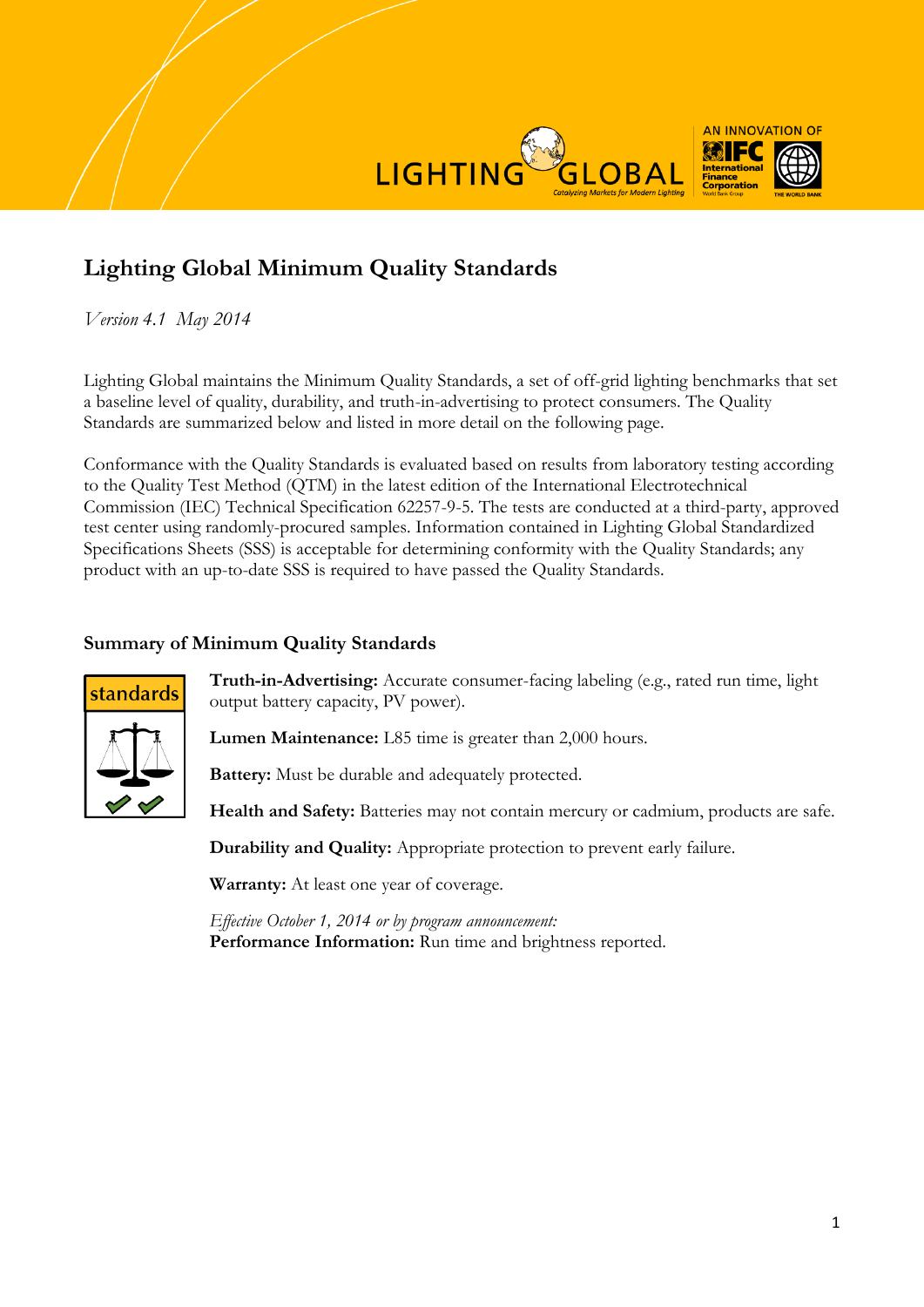| Category <sup>a</sup>             | Metric                                                                  | <b>Quality Standard</b>                                                                                                                                                                               |                                                                                                                          |
|-----------------------------------|-------------------------------------------------------------------------|-------------------------------------------------------------------------------------------------------------------------------------------------------------------------------------------------------|--------------------------------------------------------------------------------------------------------------------------|
| Truth<br>In<br><b>Advertising</b> | Manufacturer                                                            | Accurately specified                                                                                                                                                                                  |                                                                                                                          |
|                                   | Product Name &<br>Model #                                               | Accurately specified                                                                                                                                                                                  |                                                                                                                          |
|                                   | <b>Light Output</b>                                                     | If reported, accurately specified <sup>b</sup>                                                                                                                                                        |                                                                                                                          |
|                                   | Lamp Type                                                               | If reported, accurately specified                                                                                                                                                                     |                                                                                                                          |
|                                   | Run Time                                                                | If reported, accurately specified <sup>b</sup>                                                                                                                                                        |                                                                                                                          |
|                                   | Charger Rating                                                          | If reported, charger power rating accurately specified<br>(e.g. PV power or mechanical charge time)                                                                                                   |                                                                                                                          |
|                                   | <b>Other Aspects</b>                                                    | If reported, accurately specified                                                                                                                                                                     |                                                                                                                          |
| Lumen<br>Maintenance              | Lumen Maintenance at<br>$2,000$ hours                                   | $\geq$ 85% of specified light output at 2,000 hours OR<br>$\geq$ 95% of specified light output at 1,000 hours<br>(depreciated at highest setting)                                                     |                                                                                                                          |
| Health and<br>Safety              | <b>AC-DC Charger Safety</b>                                             | Any included AC-DC charger carries approval from a<br>recognized consumer electronics safety regulator <sup>c</sup>                                                                                   |                                                                                                                          |
|                                   | Hazardous<br>Substances Ban                                             | No battery may contain cadmium or mercury at levels greater than<br>trace amounts                                                                                                                     |                                                                                                                          |
| Battery                           | <b>Battery Protection</b>                                               | Protected by an appropriate charge controller that prolongs battery life<br>and protects the safety of the user                                                                                       |                                                                                                                          |
|                                   | <b>Battery Durability</b>                                               | 5 of 6 samples must pass the battery storage durability test as defined<br>in IEC 62257-9-5 Annex BB.                                                                                                 |                                                                                                                          |
| Quality and<br>Durability         | <b>Physical Ingress</b><br>Protection                                   | <b>Fixed Outdoor</b>                                                                                                                                                                                  | IP5x                                                                                                                     |
|                                   |                                                                         | Others                                                                                                                                                                                                | IP2x                                                                                                                     |
|                                   |                                                                         | All PV Modules                                                                                                                                                                                        | IP4x (effective June 2014)                                                                                               |
|                                   | Water Protection <sup>d</sup>                                           | Fixed Indoor                                                                                                                                                                                          | No requirement                                                                                                           |
|                                   |                                                                         | Portable Separate                                                                                                                                                                                     | Occasional rain:<br>IPx1 OR technical equivalent OR with warning label                                                   |
|                                   |                                                                         | Portable                                                                                                                                                                                              | Frequent rain:                                                                                                           |
|                                   |                                                                         | Integrated                                                                                                                                                                                            | IPx3 OR technical equivalent OR IPx1/equivalent +                                                                        |
|                                   |                                                                         |                                                                                                                                                                                                       | warning label<br>Permanent outdoor exposure:                                                                             |
|                                   |                                                                         | Fixed Outdoor                                                                                                                                                                                         | IPx5 OR IPx3 AND circuit protection                                                                                      |
|                                   |                                                                         | All PV Modules                                                                                                                                                                                        | Outdoor rooftop installation (effective June 2014):<br>Modified IPx4 OR circuit protection                               |
|                                   |                                                                         | Fixed Indoor                                                                                                                                                                                          | No requirement                                                                                                           |
|                                   | Drop Test                                                               | Others                                                                                                                                                                                                | 5 out of 6 samples are functional after drop test (1 m<br>onto concrete); None result in dangerous failures <sup>e</sup> |
|                                   | Soldering and<br><b>Electronics Quality</b>                             | Pass soldering and electronics inspection<br>(without endemic bad joints, pinched wires, etc.)                                                                                                        |                                                                                                                          |
|                                   | Switch, Gooseneck,<br>Connector, and Strain<br><b>Relief Durability</b> | 5 out of 6 samples are functional after 1000 cycles (switch, connector,<br>gooseneck tests); 5 out of 6 samples are functional (strain relief test);<br>None result in dangerous failures (all tests) |                                                                                                                          |
| <i>W</i> arranty                  | Minimum Warranty<br>Terms                                               | Accurately specified and consumer-facing; Minimum coverage of at<br>least one year on manufacturing defects under normal use, including<br>the battery. Details are noted below.                      |                                                                                                                          |